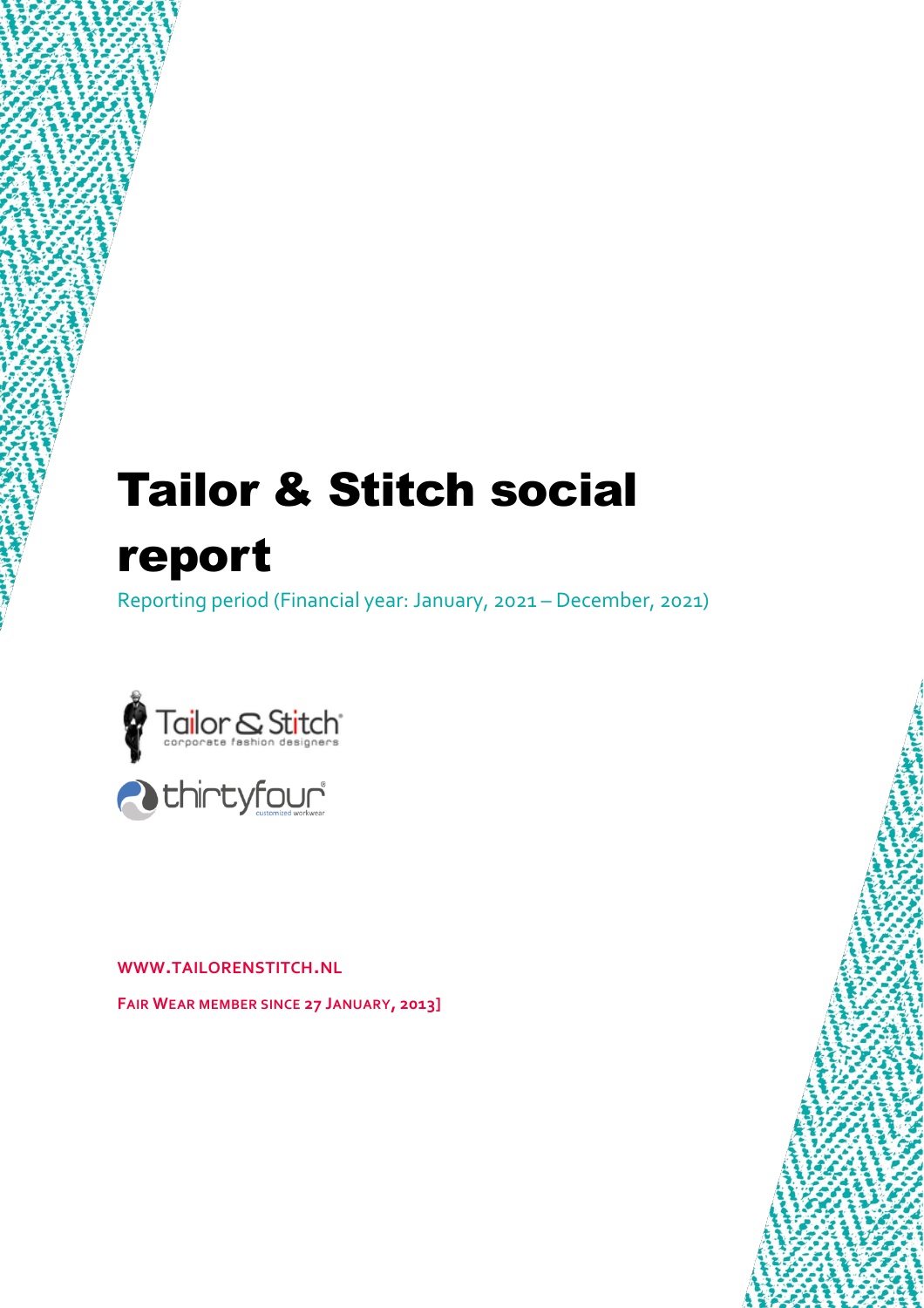### Table of contents

| <b>Organisational chart</b> |  |
|-----------------------------|--|
|                             |  |

| <b>Sourcing strategy</b>                                                   |    |
|----------------------------------------------------------------------------|----|
|                                                                            |    |
| Production cycle __________________                                        |    |
| Factory relations _________                                                | -6 |
| Integration of monitoring activities and sourcing decisions ______________ |    |

#### [Coherent system for monitoring and remediation](#page-7-0)  $\_\,$ 8

| 8  |
|----|
| 10 |
| 11 |
| 11 |
| 11 |
| 11 |
|    |

# [Complaints handling\\_\\_\\_\\_\\_\\_\\_\\_\\_\\_\\_\\_\\_\\_\\_\\_\\_\\_\\_\\_\\_\\_\\_\\_\\_\\_\\_\\_\\_\\_\\_](#page-11-0) 12

| <b>Training and capacity building</b> |  | 12 |
|---------------------------------------|--|----|
|---------------------------------------|--|----|

| Activities to inform staff members                                                                              | 12 |
|-----------------------------------------------------------------------------------------------------------------|----|
| Activities to inform agents example and a series of the series of the series of the series of the series of the | 12 |
| Activities to inform manufacturers and workers                                                                  | 12 |
|                                                                                                                 |    |

### [Information management\\_\\_\\_\\_\\_\\_\\_\\_\\_\\_\\_\\_\\_\\_\\_\\_\\_\\_\\_\\_\\_\\_\\_\\_\\_\\_](#page-12-0) 13

|  | <b>Transparency &amp; communication</b> | 13 |  |
|--|-----------------------------------------|----|--|
|--|-----------------------------------------|----|--|

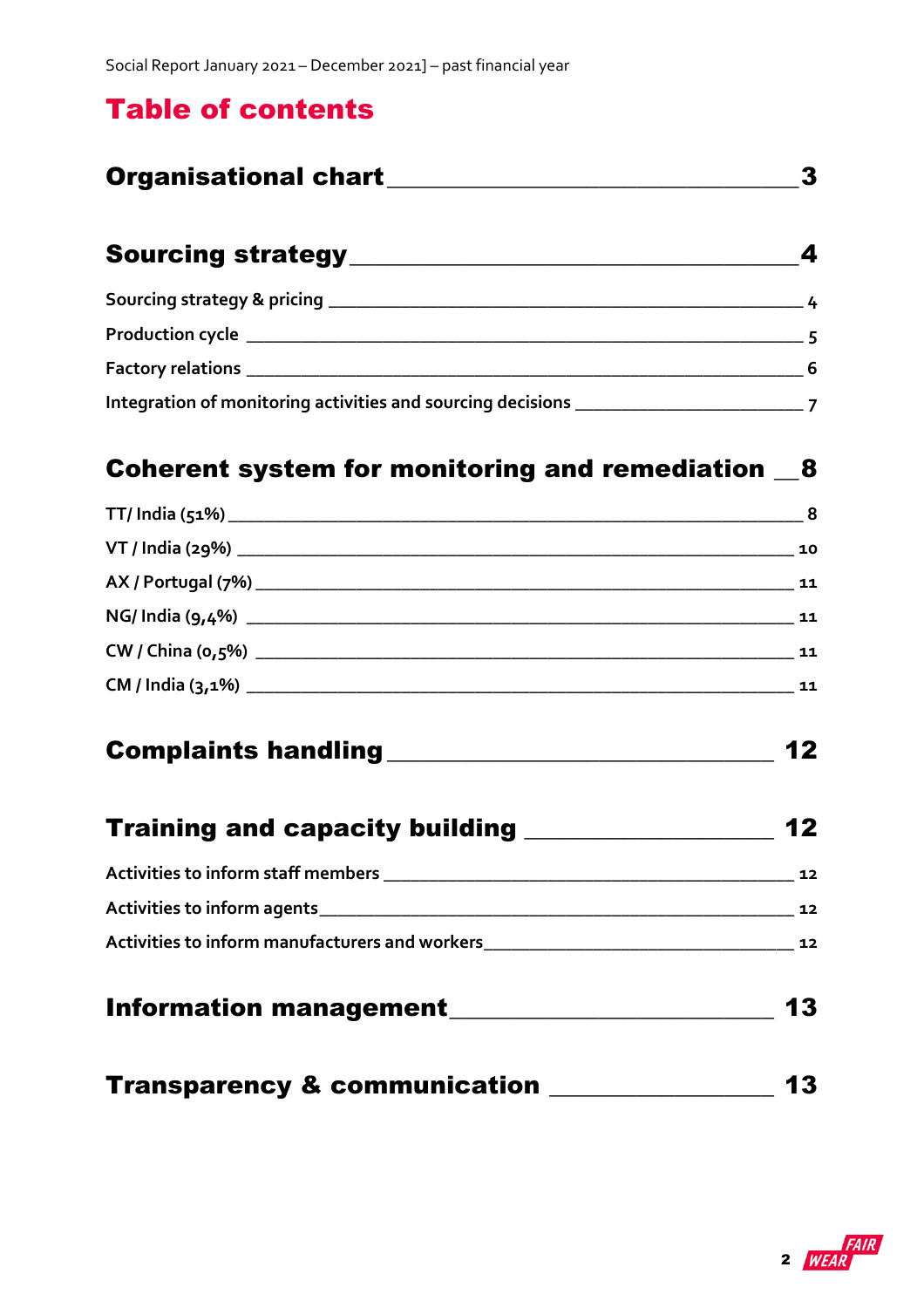

[Corporate Social Responsibility\\_\\_\\_\\_\\_\\_\\_\\_\\_\\_\\_\\_\\_\\_\\_\\_\\_\\_\\_](#page-13-0) 14

# Tailor & Stitch social report

## <span id="page-2-0"></span>Organisational chart



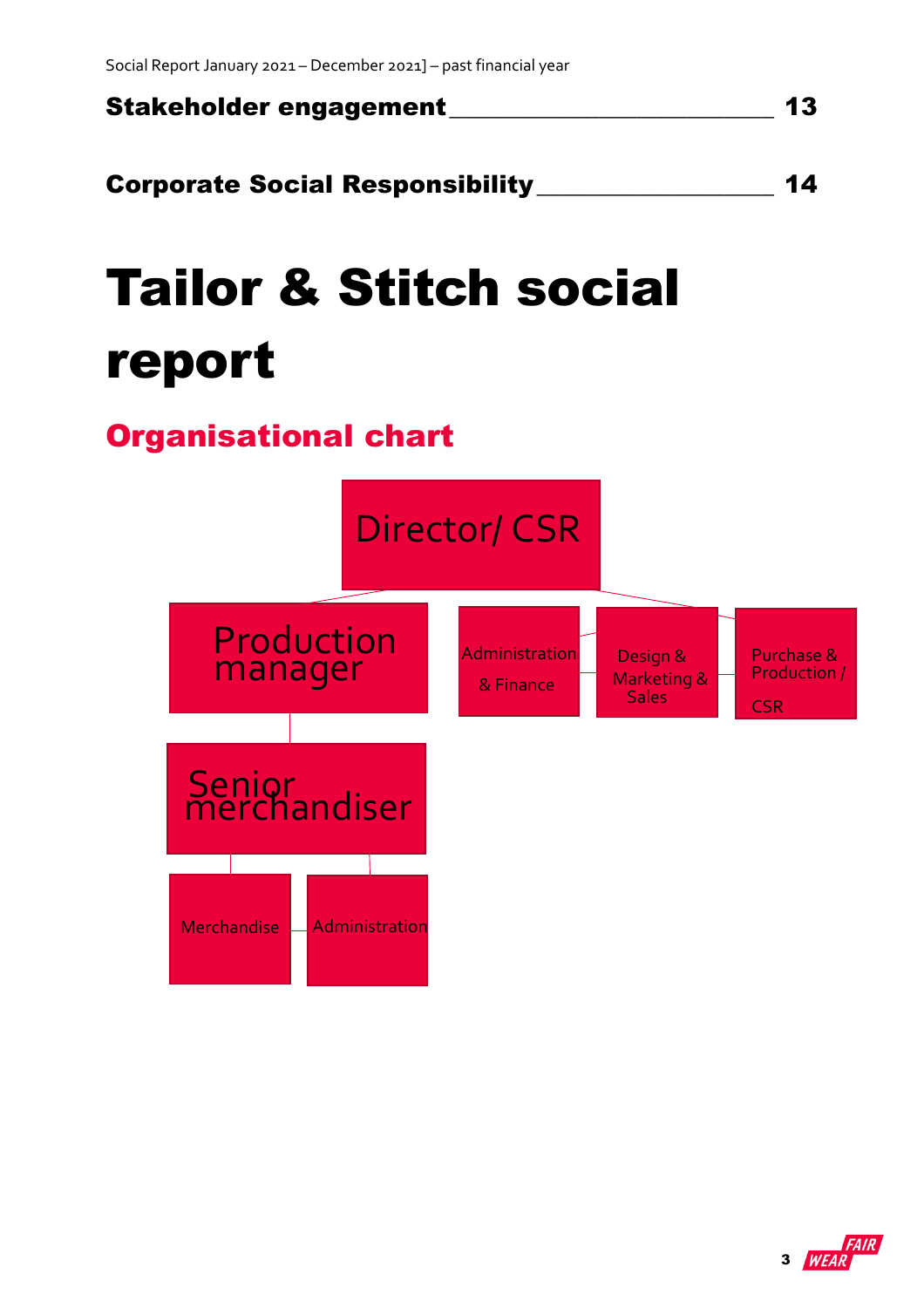## Summary: 2021 goals & achievements

We have not improved anything in particular. As our senior decision maker said, ''It's an ongoing process.'' We think it's important to keep the process open for discussion/improvement. FW Code Of Labour Practices is well controlled because we are in the factories every week. The Fair Wear Code of Labour Practices is hanging in the factory. As a result, all workers are regularly reminded of it.

2021 turned out to be a different year from what we expected. Of course there were quite some negative moments due to COVID-19 (lockdown, weekend curfew, fabric problems etc) , but there were also a lot of positive changes. I would like to highlight them. In 2021 we increased our wages for the workers from TT again with 1000 INR. We are working towards the living wages with our Indian factories.

Next to our Fairwear membership, we are also member with Modint. We started working together on an ECOTOOL in cooperation with bAwear. Using the Modint bAwear Score it is possible to obtain insight into the ecological footprint of textile products. The tool can be used in the business process in several ways. Through this tool we provide transparency to our customers about the materials we use. This is a big achievement of last year.

# <span id="page-3-0"></span>Sourcing strategy

#### <span id="page-3-1"></span>SOURCING STRATEGY & PRICING

When we have to source a new factory we ask our production manager in India. She owned different factories, that's why she has a great network. When she gathered all information of potential factories, she shares it with CSR manager and rest of the team. So our sourcing strategy didn't change much last year, but every year we make new agreements together with our colleagues in India for Thirtyfour prices, MOQ's and lead times. We are making open costings for every style. Some prices are changing every year because of the increasing material prices, especially this year. For all other woven styles there could be a little increase because of the HT logo's, embroidery's etc. When we receive a new order, we always ask for a new costing to make sure we will pay the right price and they will get their profit.

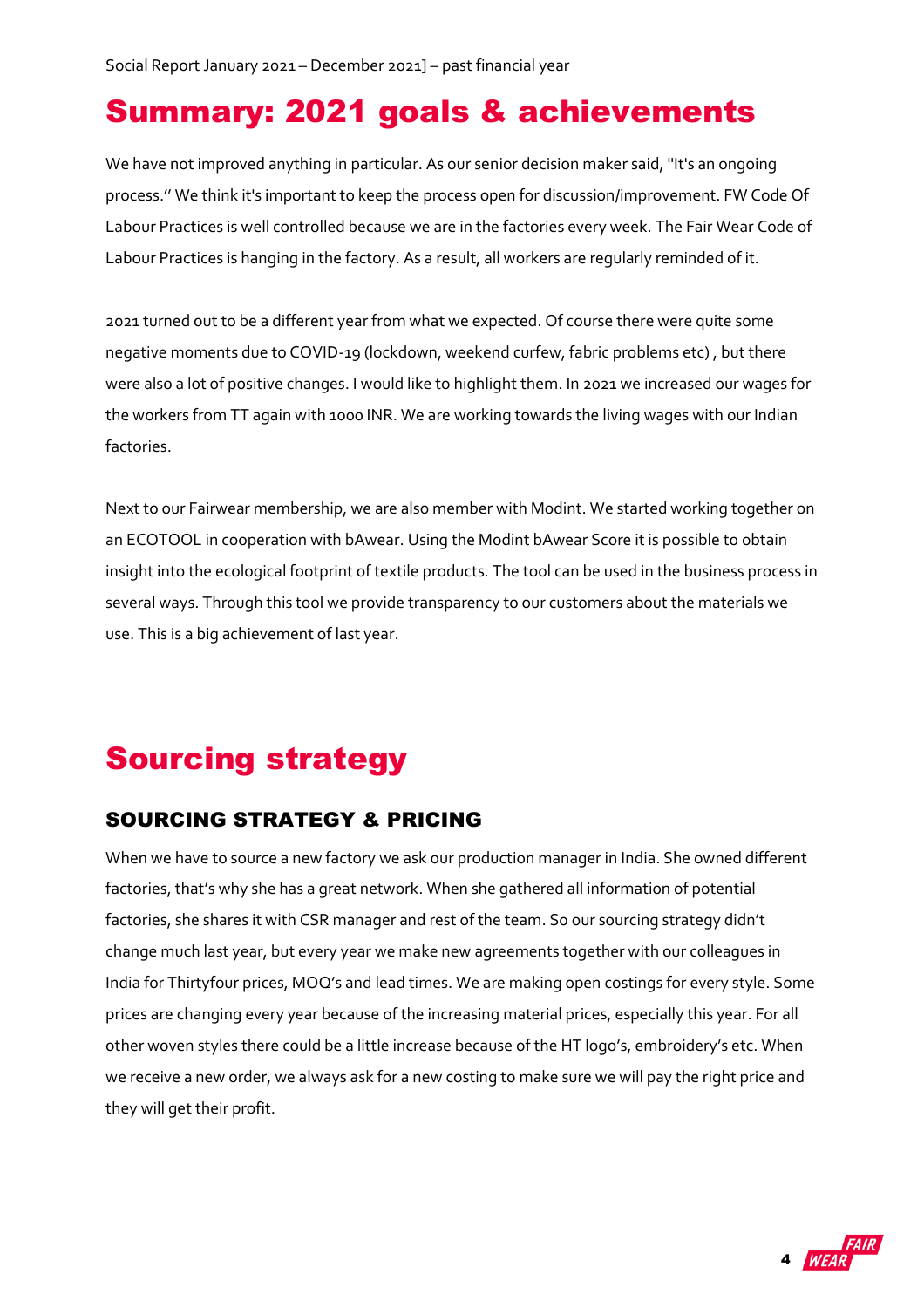Because of the limited capacity of TT, we try to source other factories. We like factories that are located in India, because our own team is also located in India. It makes it much easier to visit the factories frequently. We can combine transport to the Netherlands in this way, this is more sustainable and safes costs. We find it important that the factory is a member of Fairwear, provides good quality, enough capacity, good delivery times, etc. Last year we added NG to our production locations.

Our factory and offices should make profit but on the other hand we have to make sure we won't price ourselves out of the market. To avoid this situation we started working with an technician who checks every now and then how we are working and calculating. These reports lead to higher efficiency and ensure less working hours for projects which results in less costs and better prices for our customers. We want to get closer and closer to living wages. This is one of the reasons why our selling prices have to be raised every year. Each year we raise wages to that year's target price.

Type of product: workwear woven and knitted, repeating business

Sourcing country: fully focused on India (92%), only for accessories or additional sales items we use EU production (Portugal) and there is one factory in China we work with (caps).

Average duration: long-term relationships, we only took over the management of TT in 2019 but since this time we worked very hard on our partnerships. Our intention is to proceed for years with the partnerships we build up since the beginning.

Change sourcing strategy: most important change is that we only source FWF members now.

#### <span id="page-4-0"></span>PRODUCTION CYCLE

Our production cycle is the same as last year. We start production when we receive an order, so we don't produce more garments than necessary. We don't make a summer and winter collection. Much orders are repeat orders. All factories have their own lead times. All repeat orders will go to the factory who did it las time. The lead time of a repeat order is shorter (no fit sample). When we upload the order in our ERP system, we ask them to confirm the order and lead time.

Cycle;

- 1. Receiving an order from our customer
- 2. Adding this order as project in the tracker with all information

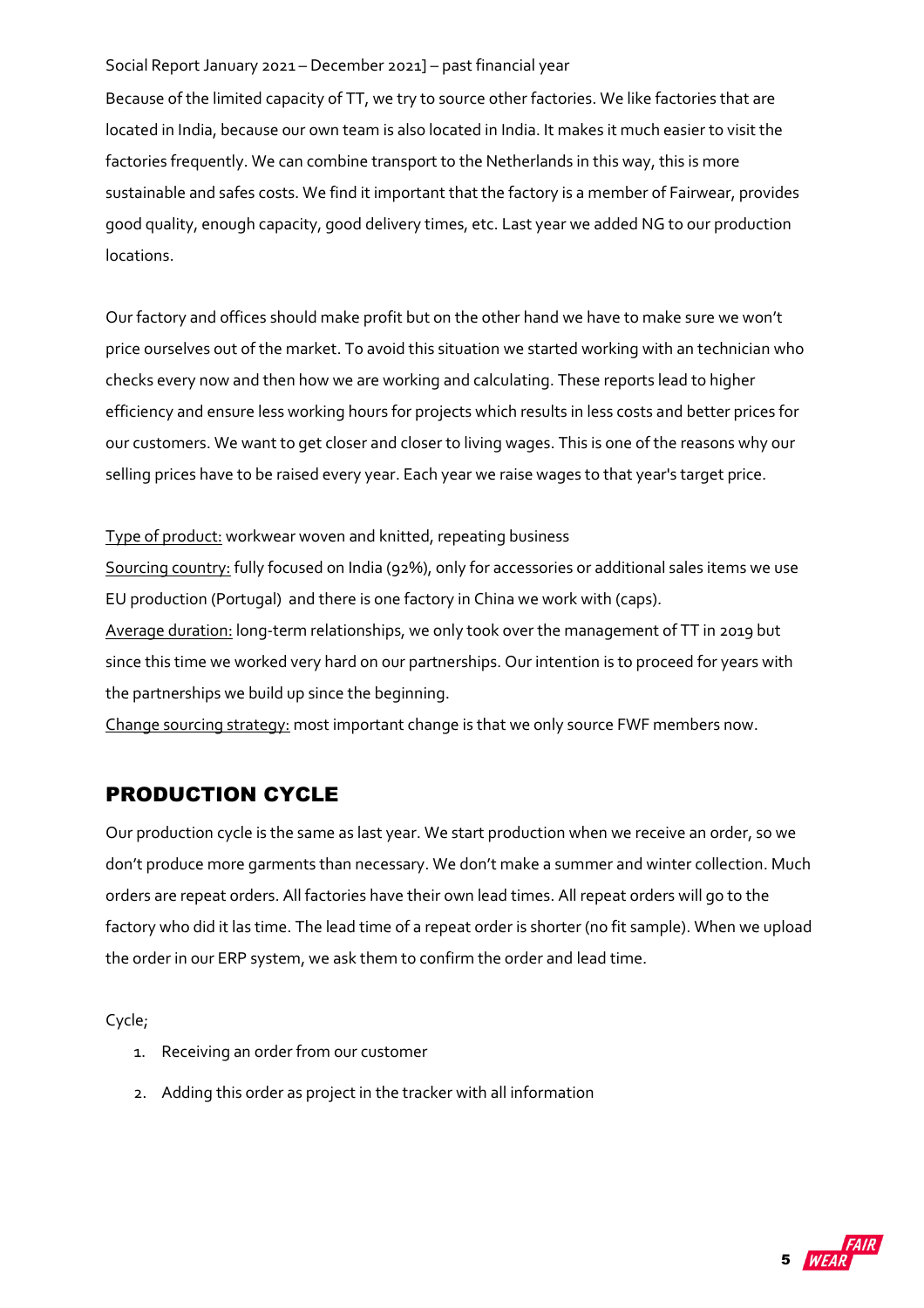- 3. New project; ask 2 factories to fill in the enquiry withing 48 hours so we can decide who gets the order (decision based on capacity, lead time, price). Repeat order; we ask the previous factory if the timeline is ok for them.
- 4. Adjust project as discussed with the factory (price, timeline, qty). Timeline is depending on capacity and if the fabrics/trims are already in house or need to be ordered.
- 5. Share OC with our customer and PO with the factory.
- 6. Factory follows the timeline we settled together. We get an update every week to confirm the timeline is still followed. If the timeline is not followed we try to find a way to win back time, otherwise we inform our customer that the goods will have a delay.
- 7. Before production starts we pay 30% in advance.
- 8. We always get pre-production samples, even for all repeat orders. We let our customers approve the samples so we always know for sure bulk production will be fine.
- 9. Our quality manager visits the factories during every bulk production to check the quality. He also checks if they are still working according to the timeline we settled. He confirms if they will catch the planned shipment.
- 10. We plan a sea shipment for every three weeks and an air shipment once a month. The minute we enter the project in to our system, we add a shipment. If the order is not totally finished we can send the last pieces by air so we can deliver all at once to our customer.
- 11. The minute production is finished and approved by our quality manager, they arrange the shipping docs and ship out the goods to our forwarder. This is also the moment we settle the rest of the payment.

Every factory has access to our ERP system. They can log in and check the timeline. We can change the timeline when there is a fabric delay for example. Our strategy makes sure all our factory collaborations are on the same Fairwear level (enough capacity, good payments, no overtimes etc.)

#### <span id="page-5-0"></span>FACTORY RELATIONS

Our team is partly in the Netherlands and partly in India. When we are looking for a new factory we ask our Indian team. Our production manager (Dolly) owned different factories and has a big network in India. We are always searching for a factory with high quality, enough capacity, respect our labour standards, competitive price, ability to fulfill timeline and deadlines, similar sustainable customers and is a Fairwear member. When we found a factory that meets our requirements, we ask them to

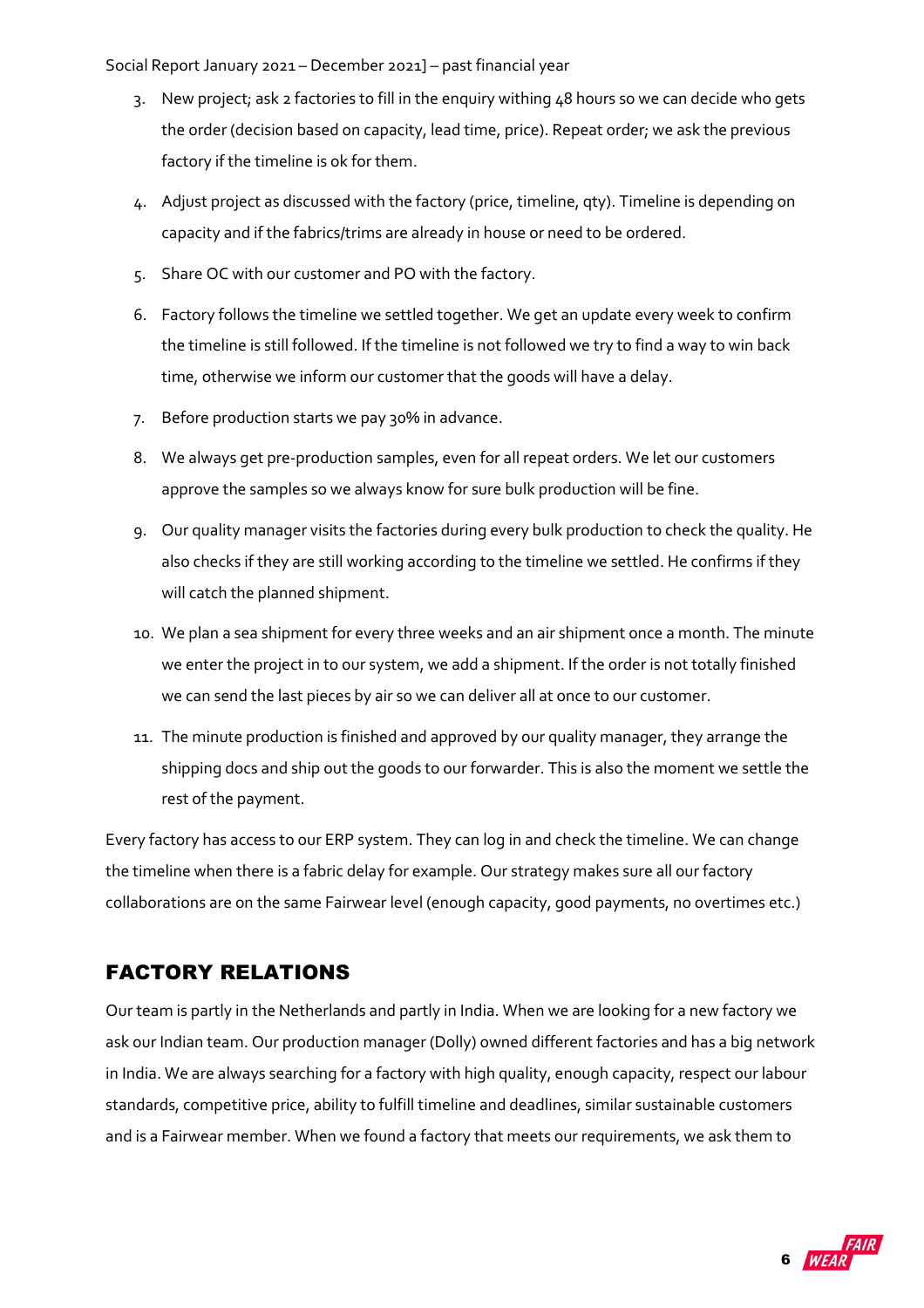make an open costing and sample. Our management team in India will visit the new factory. They check the quality of the products and talk to all employees to discuss the labour standards. When everything looks fine we give the new factory a try out order.

We prefer all factories in India, because the culture is the same as other factories, traveling time short, ship goods together with other shipments etc. This is more sustainable.

In 2021 we started working with our new factory NG. NG meets all requirements (FW member, good prices, enough capacity etc.) Our team in India went to the factory and visited the team of NG. We made a sample and asked for an open costing. Everything looked fine. That's why we gave them their first order. Everything seemed fine. Last year we did some more orders with this factory. This time we were less satisfied with the results, because the quality wasn't that good. it. We want to have long term relationships with our suppliers. For that reason we took action so we could investigate what we could do to improve our cooperation. We will give them another order with woven styles. Maybe they are more specialized in woven styles.

We wanted to cooperate with another Dutch company (FW member) so we could share the costs for training. This company also produces at this factory. We were already in contact to talk about sharing audit reports etc. We planned a meeting to discuss our problems with the factory. We will talk to the factory about how we can do better in the future. We don't want to stop cooperating after one wrong order. Instead, we would like to have long-term collaborations.

#### <span id="page-6-0"></span>INTEGRATION OF MONITORING ACTIVITIES AND SOURCING DECISIONS

We are working really close with our team in India. We are calling every day. Sometimes there are issues with factories. We want to solve them so most of the time we are arranging a Teams call, and solve the problem together. That's why there are not a lot of tensions. Because we are calling a lot we feel when there is something wrong. In 2019, we took over management of TT. This factory wasn't a member of Fair Wear and we have decided to address it. Since we're the management, it's worth all the energy and money we've invested in getting them into Fair Wear members and to pass all the tests. We came up with the idea that we can't invest time and money every time we buy a new factory, so our number one requirement is that the factory is a member of Fair Wear.

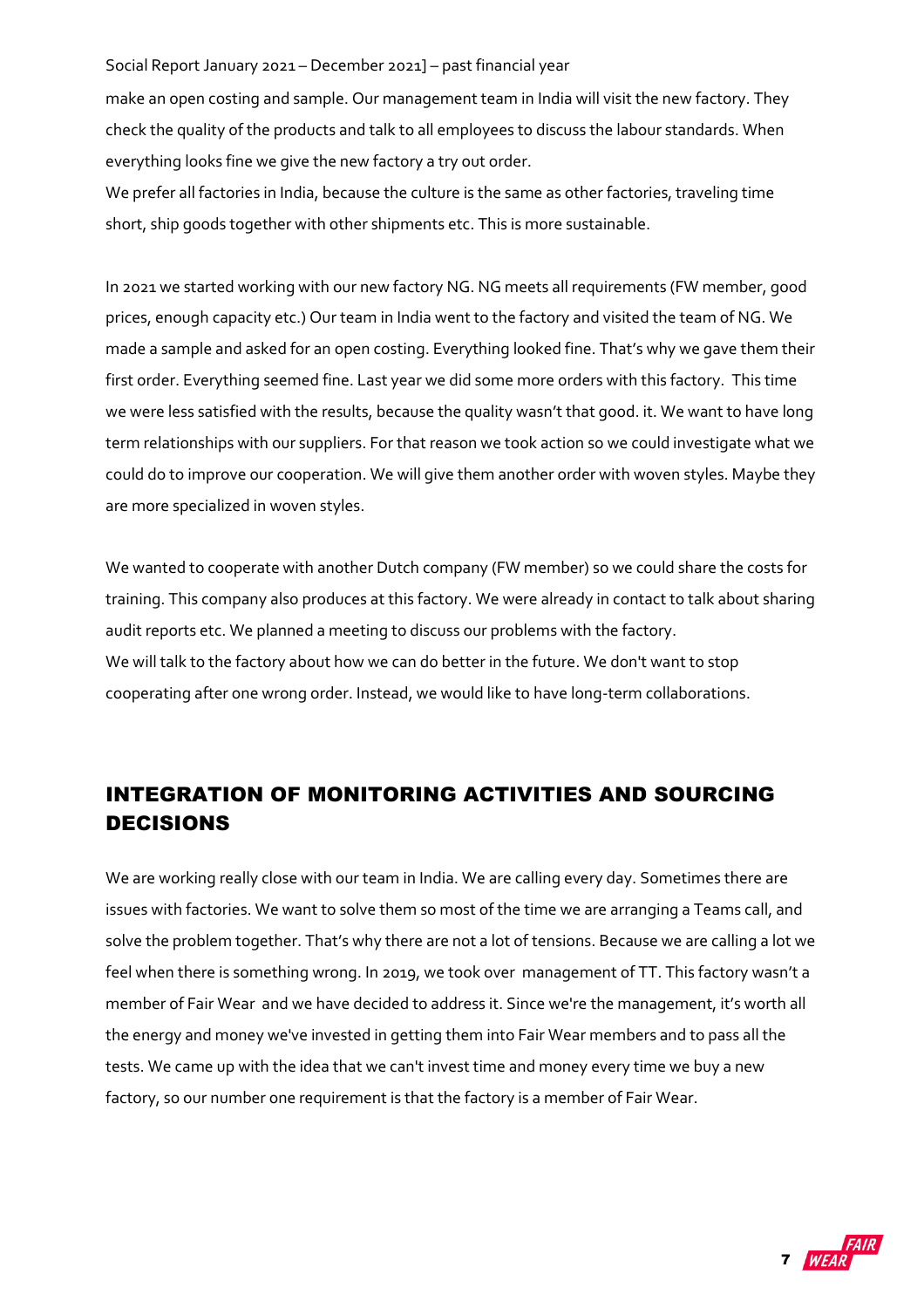Our team in India is helping us a lot with improving the CAP. The Indian team knows who is responsible for different kind of components in the factory. We organized several meetings to discuss the progress.

When there are issues, we organize meetings to discuss these points. For example the issues with the order of NG. We solve it by talking to each other through Microsoft teams, so you can also see each other. Our team in India also visits all the factories regularly. This ensures that we can maintain the relationship and the factories can also express their feelings about it

# <span id="page-7-0"></span>Coherent system for monitoring and remediation

#### <span id="page-7-1"></span>TT/ INDIA (51%)

The last audit for TT was in 2019. Bart (CEO)visited the factory in February 2020, just before the lockdown. After the audit we debriefed the CAP with the Indian team and factory. We are always trying to improve the factory, this is also an on-going process. In addition, we are working with our team in India to complete the FairPrice app. This way we can work towards target and living wages.

Most important findings per Fair Wear labour standard:

- 1. Employment is freely chosen > We are clearly never forcing labor/employment however the audit shows that our workers are not aware of the terminations and disciplinary policies. We will focus on this. We can take this into the trainings.
- 2. Freedom of association and the right to collective bargaining > Factory have a written policy on freedom of association and right to collective bargaining. It is posted prominently on notice board for workers knowledge.
- 3. There is no discriminations in employment > At TT we know for sure this is not happening. We are growing so hard that we are always looking for new tailors, everyone (not children) with the right experience can join the team. Right now there are only working men in the factory. This is because the factory feels like they should provide additional facilities like separate toilet, transport etc. Right now they are not able to get this facilities. That's why

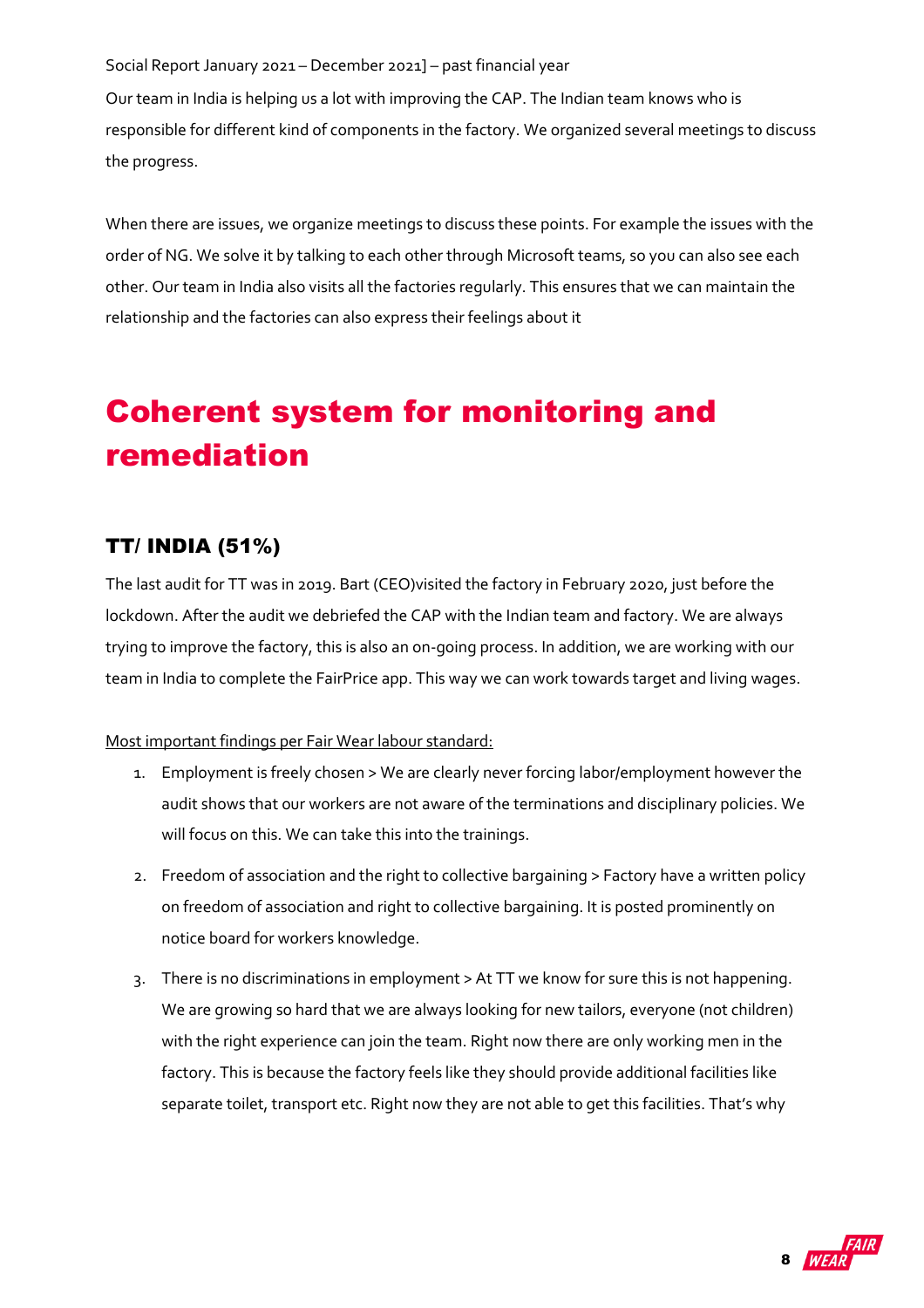they didn't hire women so far. In the future they will. Until now there was never a problem with discrimination.

- 4. This is not a case of discrimination. We have a lot of different religions in the team and everyone is accepting and respecting each other. Head of the factory is for example Muslim, production manager is Hinduism and senior merchandiser is Christian. We were under the assumption that from 18 years everyone could start working, this is also written into our policy. This seems to be a misunderstanding, 18 should change to 16 years, we will adjust this in our policy.
- 5. No exploitation of child labour > Our management in India is feeling the same about this subject as our management in The Netherlands. This is really not an option and since our management is visiting TT every day, we know for sure this is not happening.
- 6. Payment of living wage > we pay 2000 INR above the minimums. We are filling in the FairPrice app together with TT. This way we work towards a target price.
- 7. Reasonable hours of work > We concentrated on maintaining fabrics and trims in stock so that productions could begin and end on time. We're still working on improving our system so that we can keep a better track of available capacity month after month. We make every effort to maintain working hours reasonable, and so far it has worked out well. On Sundays, our tailors do not work, and the factory is closed every evening and night.
- 8. Safe and healthy working conditions > Our management ensures that TT have all of the necessary health and safety equipment. Face masks and disinfection were of course provided during COVID-19. We encouraged our office personnel to work from home as much as possible, and when they needed to go to the factory, we scheduled cabs so they didn't have to take public transportation. We've rented additional space, so the workers could work with enough distance between each other.
- 9. Legally binding employment relationship > Our terms are reasonable, and no contracts force anyone. Even if there is a production gap, TT will be paid .This is crucial to us since we want to keep our tailors. We think and act in the long term. If TT
- 10. request it, we are happy to welcome them in the company. All copies of appointment letters are kept in personal files but are not shared at this time; however, this will be done in the future.

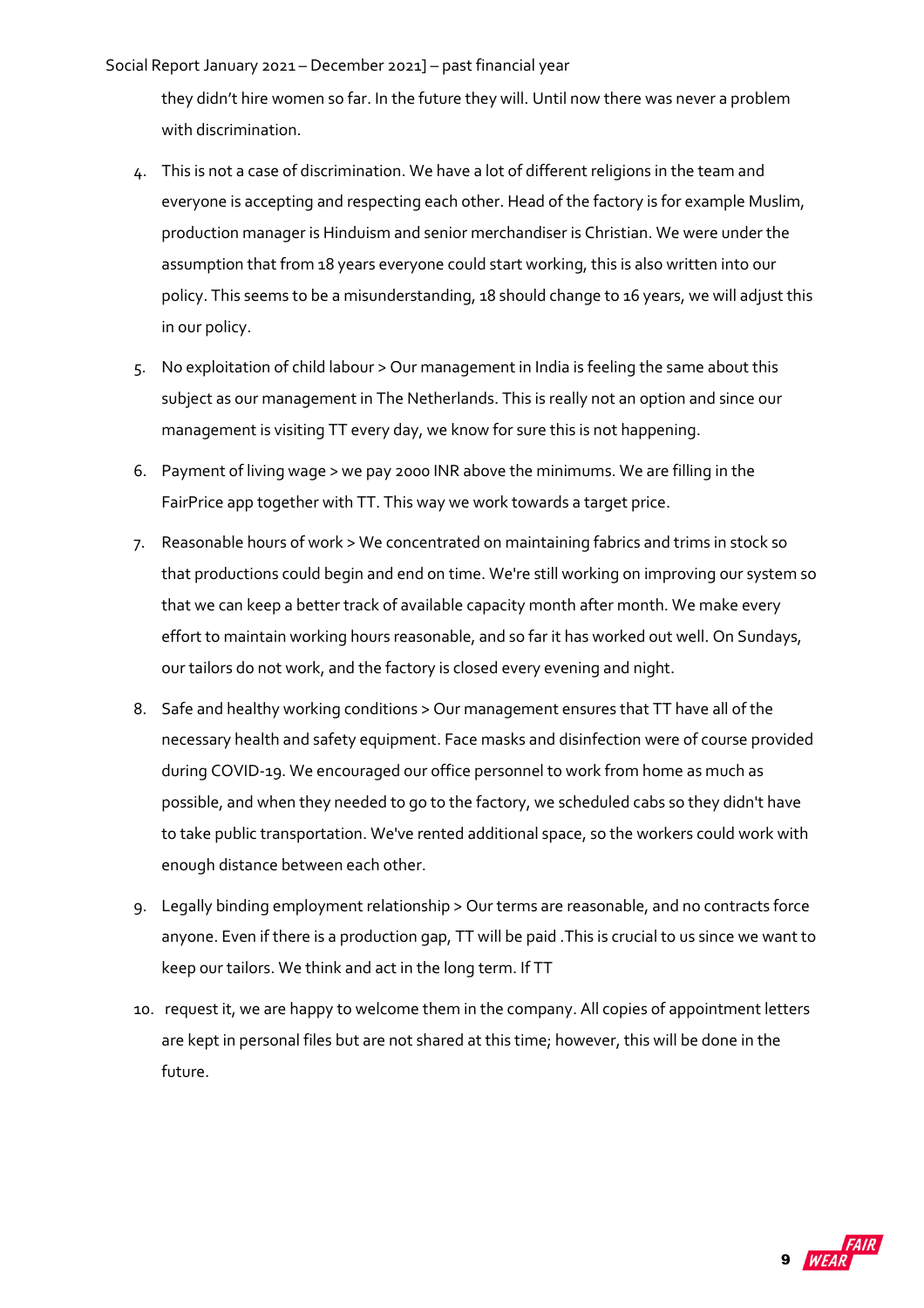#### <span id="page-9-0"></span>VT / INDIA (29%)

VT is a big part of our production. Last visit was in 2019. The cooperation is really pleasant and the quality of the clothes is really good too. Our team in NL is weekly in contact with VT and our team in India is daily in contact with the factory. There are never big issues. Sometimes the price is high or delivery is late. Because we are so well in touch with each other, this never causes problems.

Most important findings per Fair Wear labour standard:

- 1. Employment is freely chosen > the audit end 2020 confirmed employment is freely chosen. No movements are restricted, no documents are withheld, they get paid every month. In 2022 VT will have a new audit. We can confirm that this is still no issue.
- 2. Freedom of association and the right to collective bargaining > All workers are free to join the union. Complaint Boxes already installed in multiple places and started an independent complaint committee in 2019-2020.
- 3. There is no discriminations in employment > Workers are never fired (for no reason) or pushed to resign. Experience, not other factors, is what determines whether or not someone gets hired. In this factory there are also a lot of workers from different religions. Factory finds it really important to respect everyone.
- 4. No exploitation of child labour > All workers are above 20, factory checks the ages with birth certificates.
- 5. Payment of living wage > The legal minimum salary is paid to all employees. We've been talking about living wages for a while now. To give an example, we started working towards living wages with TT.
- 6. Reasonable hours of work > Working hours are clearly defined as 9.00 a.m. to 6:00 p.m., with Sunday being the weekly day off. There is no excessive overtime in the factory's.
- 7. Safe and healthy working conditions > VT receives a lot of great feedback (for example the quality is really good, they stick to agreements), but VT also gets a lot of suggestions for improvement (prices are higher etc). We'll have to have a meeting to talk about everything and make sure we're on the same page. We'll also ask our quality manager to assist them in improving these aspects because he knows what should be done and visits the factory often. Together we are monitoring the CAP.
- 8. Legally binding employment relationship > All employees are listed on the organization list, and all appointments and contracts are legal.

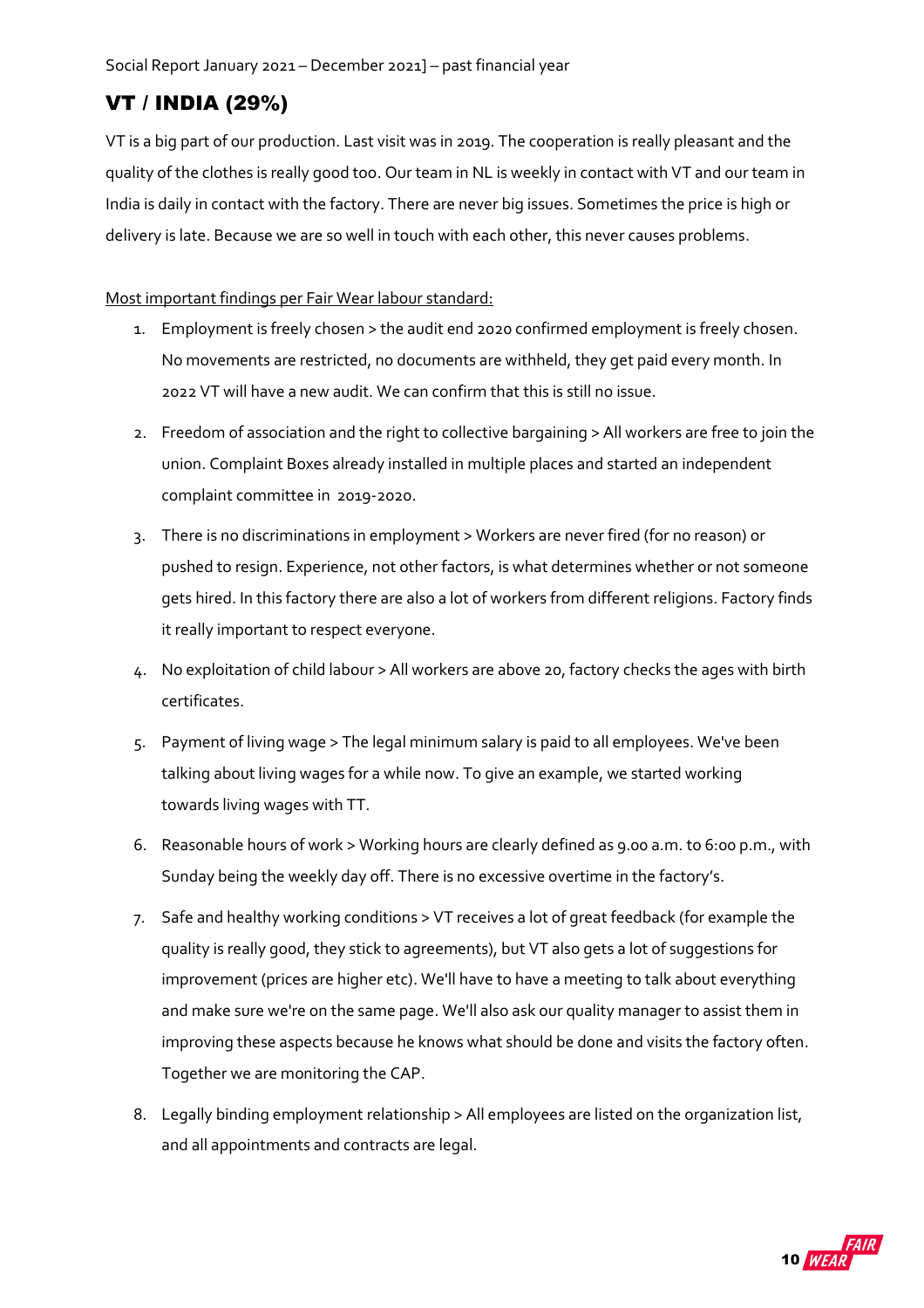#### <span id="page-10-0"></span>AF/ PORTUGAL (7%)

At the factory AF we produce thermo clothing and socks. This is also a small part of our production. Due to COVID-19 the factory has not been visited. Last visit was in 2019. We want to visit them in 2022. The cooperation with this factory is really good. Since this is a European factory, FWF does not need further details from us.

#### <span id="page-10-1"></span>NG/ INDIA (9,4%)

We have recently started working with NG. We have placed some test orders with them. The other day we were approached by another Fairwear member who has their products produced at NG. We decided to share the training/audit costs together. In this way we can improve the factory conditions together. We already received last CAP. We noticed the quality of knitted garments wasn't good. That's why we will place a woven order with this factory. In this way we can have a long time collaboration.

#### <span id="page-10-2"></span>CW / CHINA (0,5%)

At the CW factory in China, we do very limited production (0.5%). We only place orders of caps/hats with this factory. The cooperation is always very good. The prices and delivery times are very good from both sides.

The last audit at this factory was a while ago. For this reason, a new audit has to be arranged next year. We are still in contact with this supplier. When we have a new order for accessories, we will contact them to receive a new price because of the price changes in raw materials. Last audit was in 2017. All areas for improvement have been followed up and improved.

#### <span id="page-10-3"></span>CM/ INDIA (3,1%)

We don't do many projects with CM. This is because we bring woven garments to our own factory more quickly. At our own factory, we have a good view on the situation and also extremely good contact. Most of the time the orders with CM went without a problem. The communication is good. Our team in India can easily go to the factory. We continue to maintain our relationship. If and when we have more orders, we can accommodate more woven orders.

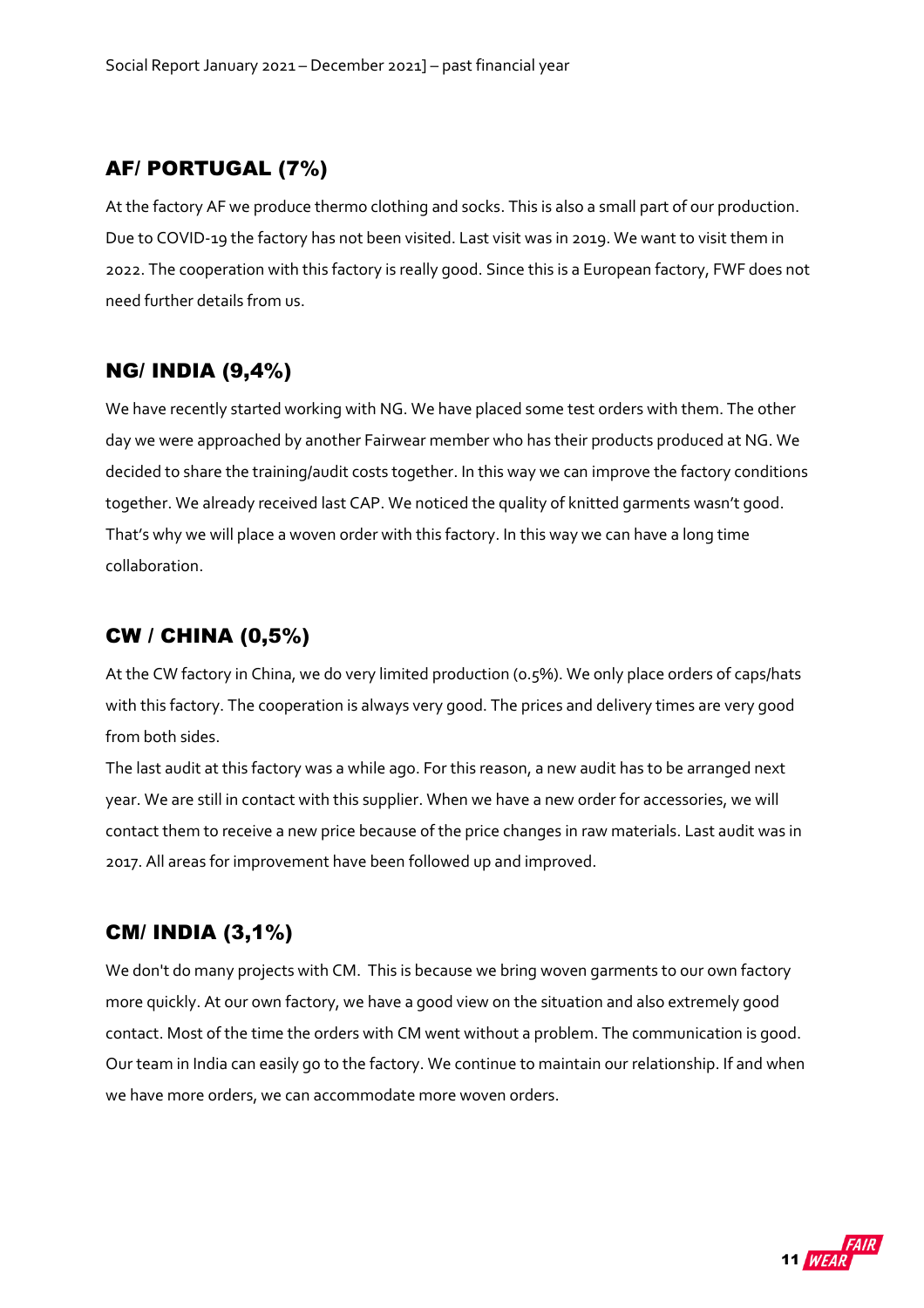## <span id="page-11-0"></span>Complaints handling

Last year we did the WEP basic training at TT. This ensures that they all know about the Fair Wear complaint mechanism. in addition, in our own factory (TT) is a mailbox where the workers can file their complaint anonymously here. In 2021 we didn't received complaints. The factory owner did indicate to us that it was very busy and that the current way of planning was not working. We started to look for a good solution together, a different way of planning. Nowadays we plan per production line instead of per week.

Also in all other factories we want as few complaints as possible. When the workers are complaining, they will tell the management of the factory. Our team in India and NL are daily in contact with the management of the factories. They will discuss the complaints when they see or speak to each other. In every factory hangs a WIS (worker information sheet) with a complaint hotline on it. This way the workers are always able to call this number.

## <span id="page-11-1"></span>Training and capacity building

#### <span id="page-11-2"></span>ACTIVITIES TO INFORM STAFF MEMBERS

Our team in the Netherlands is small. We are working in the office with 6 people and in India four people. We have all the same vision. After watching a webinar from FW, we give the most important information to the staff members in India. Besides the FWF webinars we are Modint member and attend several of their webinars as well. These webinars are interesting to get the know what the trends are for each department; purchasing, production and design. This is helpful for us to make sure we keep improving ourselves.

#### <span id="page-11-3"></span>ACTIVITIES TO INFORM AGENTS

We don't work with agents.

#### <span id="page-11-4"></span>ACTIVITIES TO INFORM MANUFACTURERS AND WORKERS

In the end of 2021 we arranged two WEP basic trainings. One for our factory TT and one for VT. Due to COVID the training at VT has not yet taken place. We planned this for the beginning of 2022. Training at TT has taken place at the end of December 2021. Through this training, more awareness

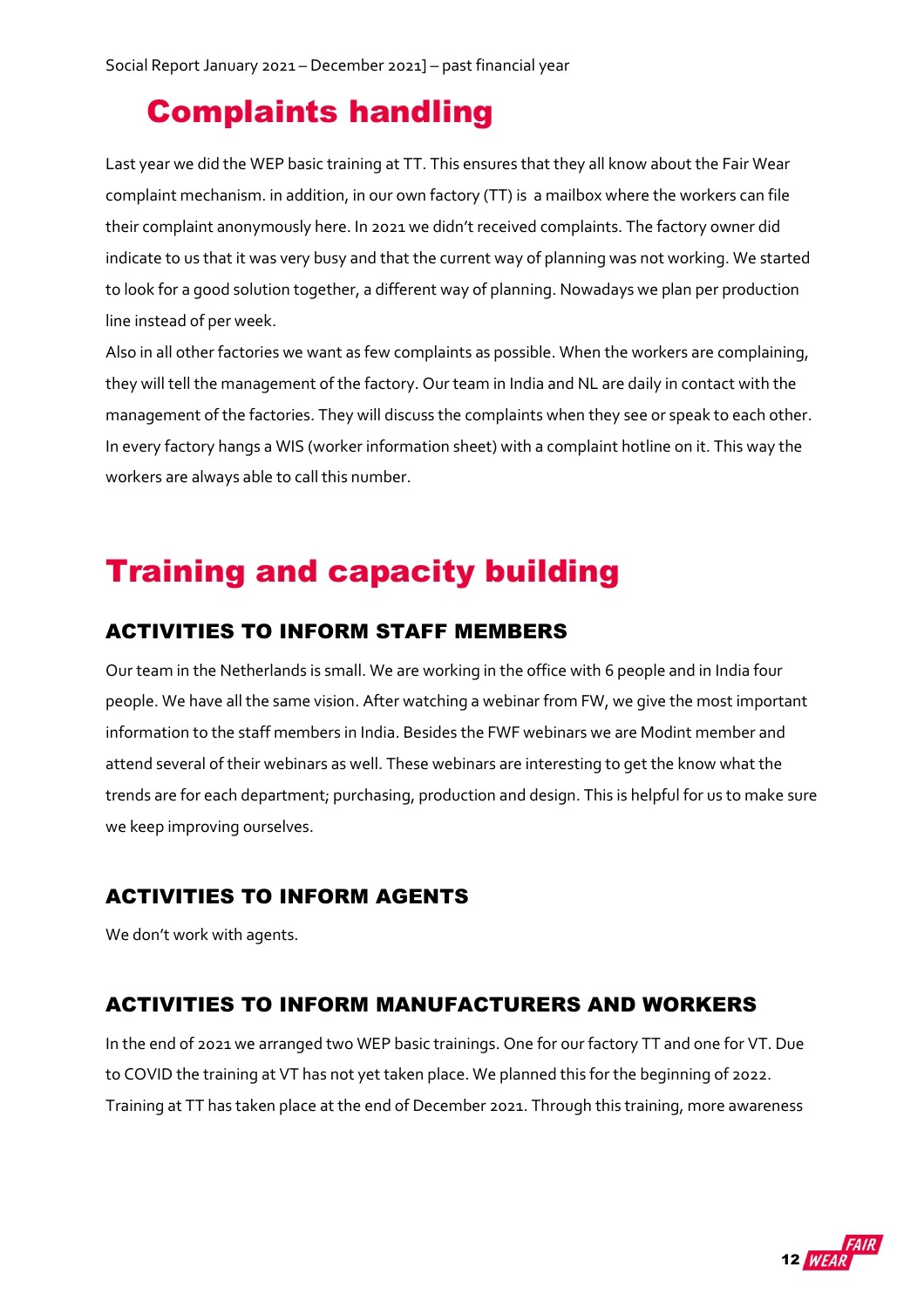about workplace standards is created. in addition, the workers and managers about learn Fair Wear's complaint mechanism.

## <span id="page-12-0"></span>Information management

We don't work with a lot of suppliers. This makes it easier to keep track of all the information and keep improving. When there are some points to improve we plan a Teams meeting to discuss it. Our team in India will help us to collect the information/ contact the factories. . We also have asked our system developer to create more options to save factory information. We can add all notes of the meetings in our system, we have all information gathered at one page. We also can add attachments, so we save all documents concerning FWF on the same page.

## <span id="page-12-1"></span>Transparency & communication

Since we've became a Fairwear member in 2015 we are very transparent about our membership with FWF. We are really proud of this membership. Every year its becoming more important to produce in a more sustainable way and in the right working conditions. Our buyers ask more often about all our sustainable activities and also about the working conditions in the factory. We love to tell about our FW membership and we are very motivated to become leaders with FW.

Our buyers ask more often about all our sustainable activities and also about the working conditions in our factory. We are very happy to tell about our FW membership since we are very motivated to become leaders with FW. We have been developing a sustainability document with all our sustainable activities described. In this document we have written a chapter about FW as well. So customers can read exactly what it means and what effect our membership has. In addition, we became more active on social media last year. On social media and on the website, we are sharing our membership as well. As i mentioned earlier in this document, we calculated our exact savings in cooperation with Modint. This gives us more transparency

## <span id="page-12-2"></span>Stakeholder engagement

We work together with different partners. First of all of course Fairwear itself. Through fairwear we are in contact with other Fairwear members. We can help each other to find factories, do audits and other things.

In addition, we work together with Modint. As an example we are now working on completing the eco-tool. This is a tool that helps us calculate the savings we make in water and/or CO2.